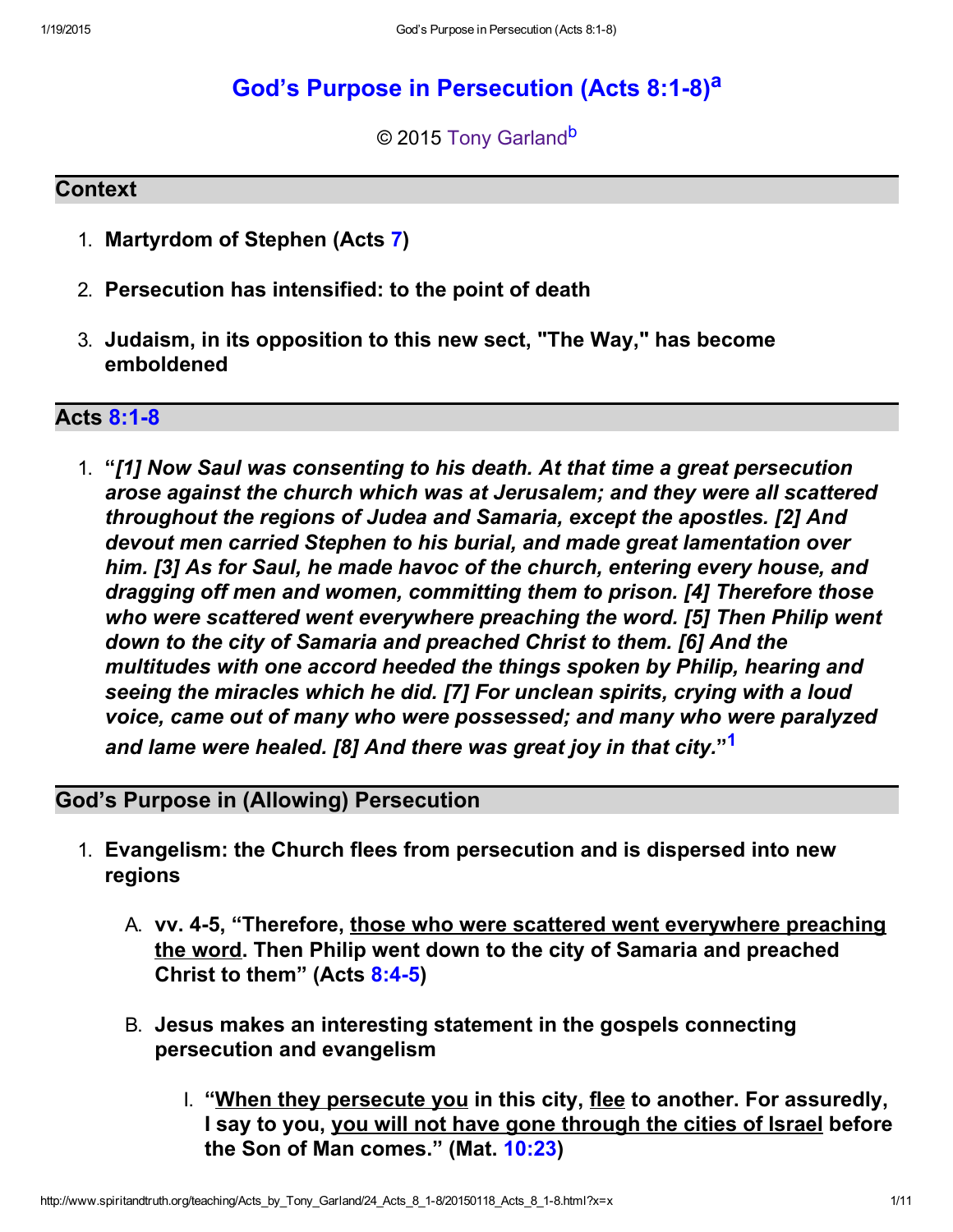- <span id="page-1-8"></span><span id="page-1-6"></span><span id="page-1-3"></span><span id="page-1-2"></span><span id="page-1-1"></span><span id="page-1-0"></span>C. Historical examples
	- $I.$  1<sup>st</sup>-4<sup>th</sup> centuries: Christianity spread as it was persecuted by Rome
	- II.  $\,$ 7<sup>th</sup> century persecution of Nestorian Christians by Islam $^{\mathbf{2}}\rightarrow$  $^{\mathbf{2}}\rightarrow$  $^{\mathbf{2}}\rightarrow$ "Nestorians take the gospel to the Huns, Medes, Elamites, Arabs, Indians, and Chinese"[3](#page-9-2)
	- III. 12th century onward, persecution of true Christian by various churches empowered by the state
		- a. Albigenses<sup>[4](#page-9-1)</sup>
		- b. Waldenses<sup>[5](#page-9-6)</sup>
	- IV. 13<sup>th</sup> century, Spanish Inquisition<sup>[6](#page-9-5)</sup>
	- V.  $14<sup>th</sup>$  century, Lollards in England<sup>[7](#page-9-3)</sup>
	- $VI.$  15<sup>th</sup>-16<sup>th</sup> century, protestants in England and France fled Roman Catholic persecution to Northern Europe (including men such as John Calvin, William Tyndale, John Knox)
	- VII. 1685, Huguenot pastors ordered to leave France, 800 meeting places destroyed. 200,000 Huguenots leave France to Switzerland, Holland, Britain, Germany [8](#page-9-8)
	- VIII. Puritans (Separatists) who fled persecution from the Church of England
		- a. 15[9](#page-9-7)3, 300 separatists fled to the Netherlands 9
		- b. 1608, [10](#page-9-9)0 separatists fled to Holland <sup>10</sup>
		- c. 1620, back to England, then the Mayflower sails from Plymouth with 102 Puritans for America (the "Pilgrims")
		- d. Along with other European missionary efforts, led to the evangelization of large portions of the New World
- <span id="page-1-7"></span><span id="page-1-5"></span><span id="page-1-4"></span>D. Historically, persecution has forced believers to flee to new areas which also led to evangelization and the spread of the faith
- 2. Purifies the body of Christ, the Church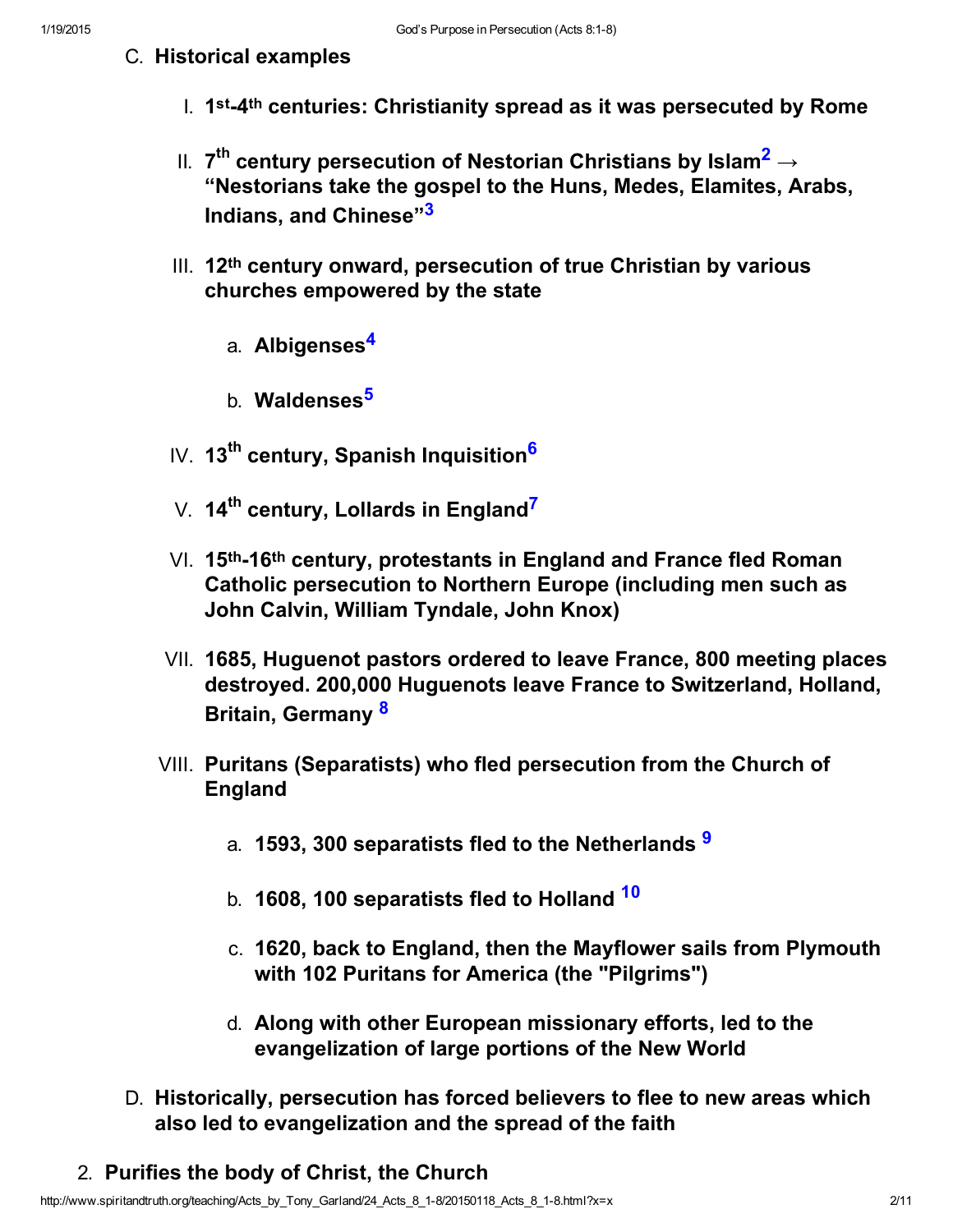- A. When persecution arises, only those willing to pay the price will continue to stand for Christ (elaborate)
- B. Reveals and flushes out those who are not truly His
	- I. These are "Christian Professors" those who "profess" Christ, but have not been born again
	- II. These are those who say, "Lord, Lord," but do not do what Jesus says (Luke [6:46\)](http://www.spiritandtruth.org/bibles/nasb/b42c006.htm#Luke_C6V46)
	- III. They take upon themselves the moniker of "Christian," but they live in ways which deny Him
	- IV. They dilute and undermine the work of the true Church
	- V. Jesus mentioned them in His parable of the sower
		- a. These likewise are the ones sown on stony ground who, when they hear the word, immediately receive it with gladness; and they have no root in themselves, and so endure only for a time. Afterward, when tribulation or persecution arises for the word's sake, immediately they stumble. (Mark 4:16-17)
- C. As a result, the visible Church shrinks, but the true Church which remains is refined and spiritually strengthened
- <span id="page-2-0"></span>D. Divested of the chaff, the true Church becomes more powerful, consistent, and effective in its work and witness
- 3. Transforms the lives of individual believers by way of testing and trial<sup>[11](#page-9-10)</sup>
	- A. PERSECUTION PURIFIES: by bringing us to recognize our own deficiencies, to a more accurate perception of ourselves
		- I. God compares this to being refined in a smelter: Isa.  $48:10$  Behold, I have refined you, but not as silver; I have tested you in the furnace of affliction
			- a. "Refined" is from  $\nabla$  [sarāp̄] meaning to "remove impurities in metal to make the precious metal pure"
		- II. Psalm 66:10-12 For You, O God, have tested us; You have refined us as silver is refined. You brought us into the net; You laid affliction on our backs. You have caused men to ride over our heads; We went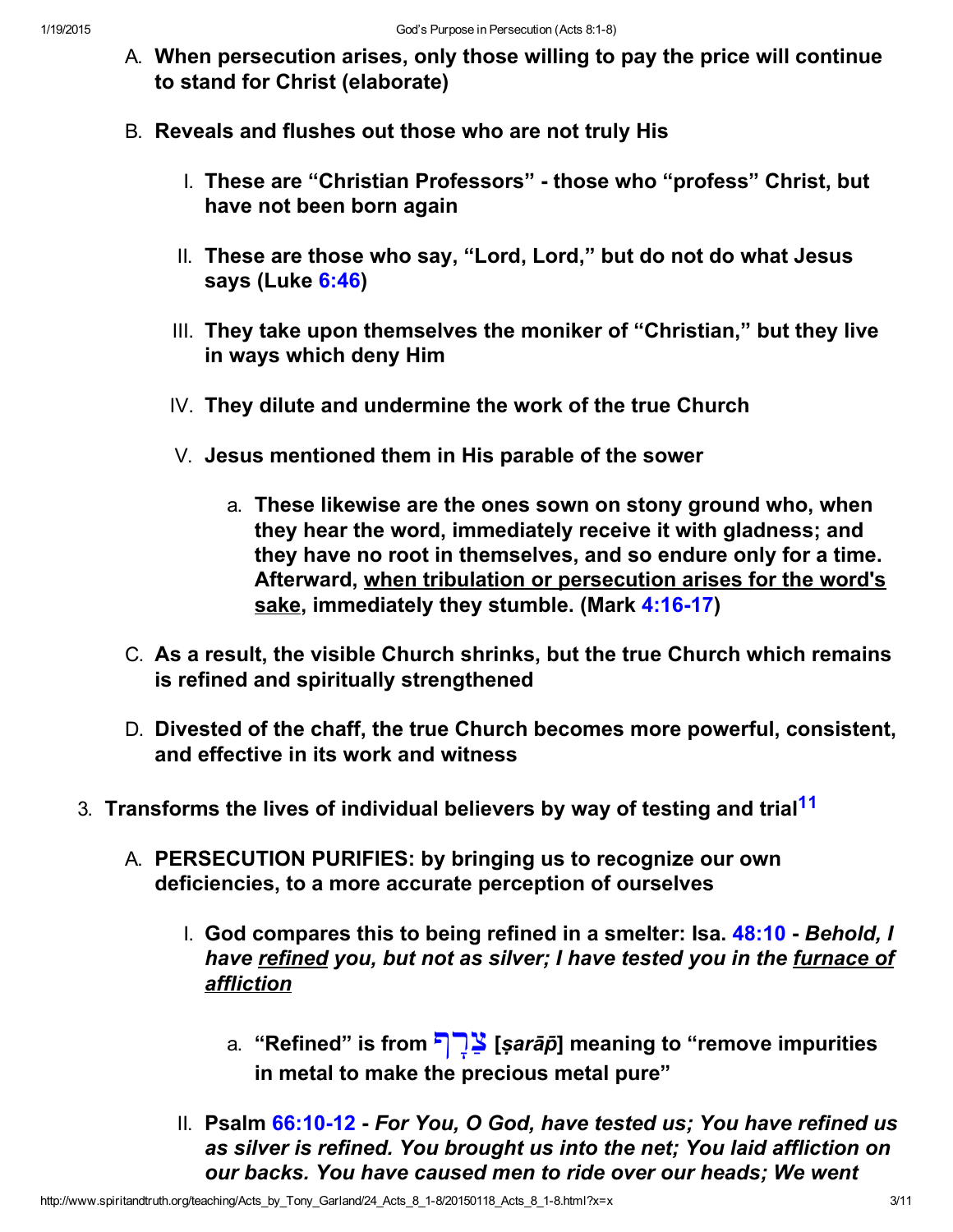through fire and through water; But You brought us out to rich fulfillment

- III. Jesus granted Satan's request to "sift" the disciples like wheat (Luke [22:31\)](http://www.spiritandtruth.org/bibles/nasb/b42c022.htm#Luke_C22V31)
- IV. Consider Peter's idea of himself prior to having been sifted: Then Jesus said to them, "All of you will be made to stumble because of Me this night, for it is written: 'I will strike the Shepherd, And the sheep of the flock will be scattered.' "But after I have been raised, I will go before you to Galilee." Peter answered and said to Him, "Even if all are made to stumble because of You, I will never be made to stumble." (Mat. 26:31-33)
- <span id="page-3-0"></span>B. PERSECUTION REVEALS: what is in our hearts: whether we will truly live as we profess, obedient to His commandments and faithful in His service<sup>[12](#page-9-11)</sup>
	- I. Israel in the wilderness wanderings, And you shall remember that the LORD your God led you all the way these forty years in the wilderness, to humble you and test you, to know what was in your heart, whether you would keep His commandments or not (Deu. [8:2\)](http://www.spiritandtruth.org/bibles/nasb/b05c008.htm#Deu._C8V2)
	- II. Jesus to the church in Smyrna, Do not fear any of those things which you are about to suffer. Indeed, the devil is about to throw some of you into prison, that you may be tested, and you will have tribulation ten days. Be faithful until death, and I will give you the crown of life (Rev. [2:10\)](http://www.spiritandtruth.org/bibles/nasb/b66c002.htm#Rev._C2V10)
- C. PERSECUTION SUBVERTS: our reliance upon ourselves
	- I. Again, concerning Israel in the wilderness, [God] fed you in the wilderness with manna, which your fathers did not know, that He might humble you and that He might test you, to do you good in the end - then you say in your heart, 'My power and the might of my hand have gained me this wealth' (Deu. 8:16-17)
	- II. To test our faith and trust in God's deliverance, You called in trouble, and I rescued you  $\ldots$  (Ps. [81:7\)](http://www.spiritandtruth.org/bibles/nasb/b19c081.htm#Ps._C81V7)
	- III. As David Brewer, a Supreme Court justice in the late 1800's observed:
		- a. "One of the pressing dangers facing all civilized nations is the enervating influence of wealth and great material development.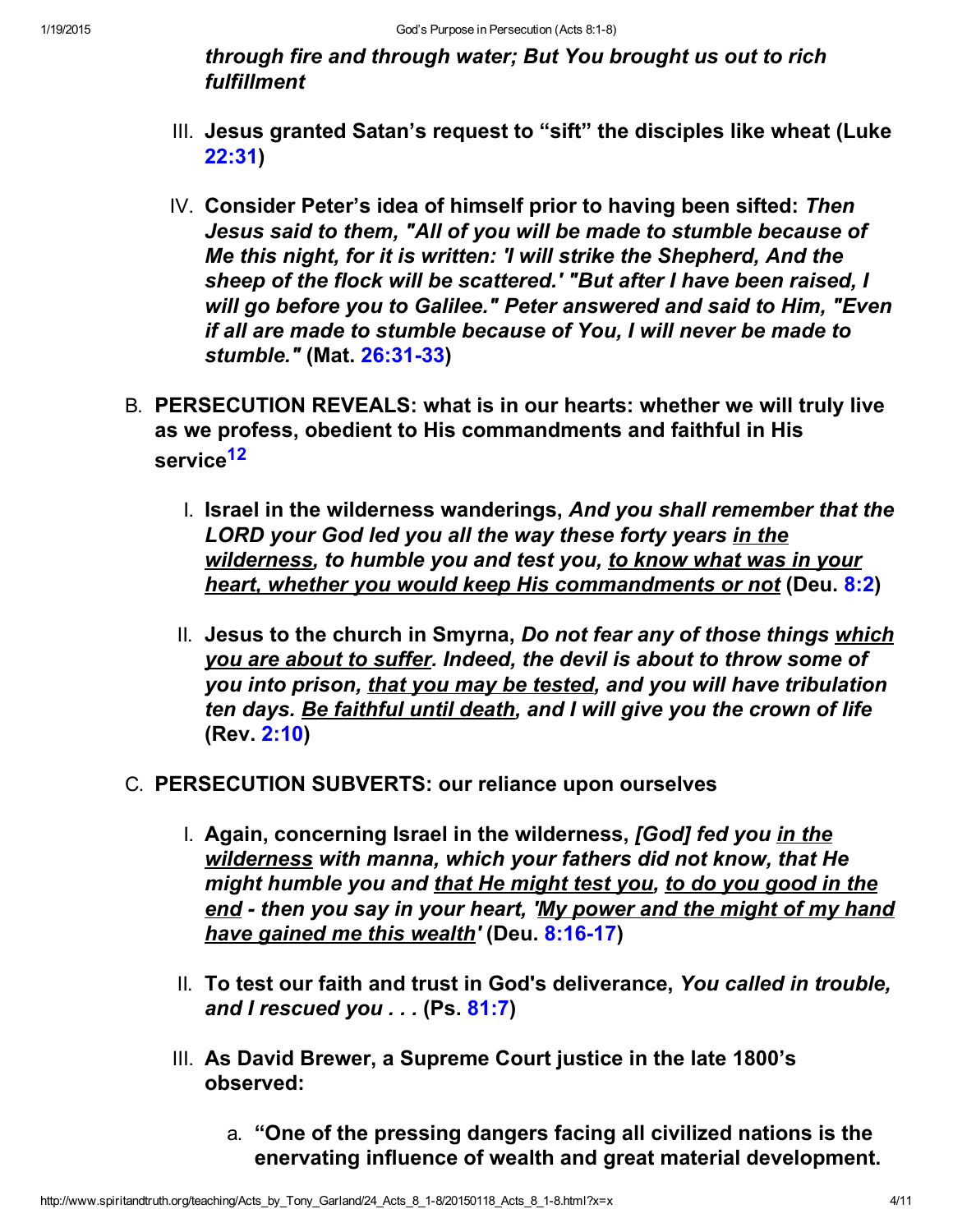<span id="page-4-0"></span>That was the one thing which sapped the life of the great nations of antiquity and buried them in the tombs of their own vices. In each there was a wonderful accumulation of wealth, marvelous manifestations of material splendor, but the moral character of their citizens was undermined thereby and they declined and fell. The hanging gardens of Babylon, the pyramids of Egypt, the sculptured beauty which lined the streets of Athens, and all that luxurious display which attended the centering in Rome of the products of the civilizations of the earth in their day provoked the admiration and were the boast of their citizens. They passed through the same round of experience. Wealth brought luxury, luxury brought vice and vice was followed by ruin and decay. And now we dig through the accumulating dust of centuries to find even the ruins of their vanished splendor."<sup>[13](#page-9-12)</sup>

- D. PERSECUTION PROVES: whether we love God with all our heart and all our soul
	- I. Concerning Israel's reaction to a false prophet, you shall not listen to the words of that prophet or that dreamer of dreams, for the LORD your God is testing you to know whether you love the LORD your God with all your heart and with all your soul (Deu. [13:3\)](http://www.spiritandtruth.org/bibles/nasb/b05c013.htm#Deu._C13V3)
	- II. Until our love is tested, it is unproven like Peter, our own assessment of our dedication and love for God is unrealistic, unreliable
- E. PERSECUTION APPROVES: the work of God in our lives is shown, as testimony to the world of the work of God
	- I. Blessed is the man who endures temptation; for when he has been approved, he will receive the crown of life which the Lord has promised to those who love Him (James [1:12\)](http://www.spiritandtruth.org/bibles/nasb/b59c001.htm#Jas._C1V12)
	- II. "Approved" is from  $\delta\acute{o}$ κιμος [dokimos], meaning "genuine, honored"
	- III. This purpose is not focused at overthrowing that which is being tested, but on revealing its adequacy
	- IV. Jesus was led into the wilderness to be templed, not to see whether He would sin, but to demonstrate that, unlike Adam, He would notindeed, could not (Luke [4:1\)](http://www.spiritandtruth.org/bibles/nasb/b42c004.htm#Luke_C4V1)
- F. PERSECUTION DEMONSTRATES: the keeping power of the Spirit of God before an unbelieving world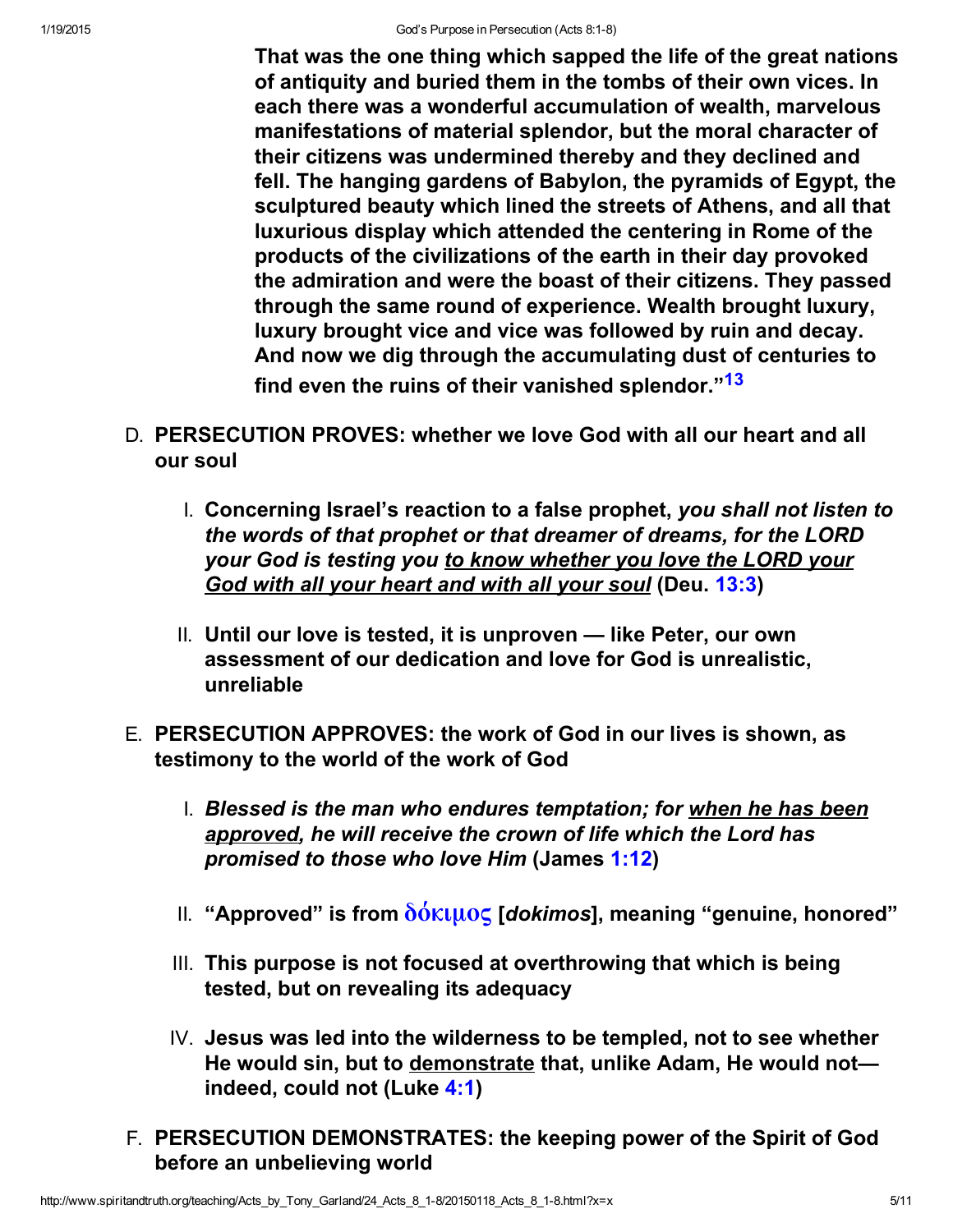- I. Jesus connected persecution with testimony, But watch out for yourselves, for they will deliver you up to councils, and you will be beaten in the synagogues. You will be brought before rulers and kings for My sake, for a testimony to them (Mark [13:9\)](http://www.spiritandtruth.org/bibles/nasb/b41c013.htm#Mark_C13V9)
- II. Persecution, in some settings, is the means by which God brings the testimony of the believer to places where it would otherwise never be heard
- <span id="page-5-0"></span>lll. In my [previous message](http://www.spiritandtruth.org/teaching/Acts_by_Tony_Garland/23_Acts_7_51-60/index.htm)<sup>[c](#page-10-2)</sup> in the book of Acts, we found this it be a major purpose behind the ultimate response to persecution: martyrdom
- G. PERSECUTION MANIFESTS: evil's irrepressible opposition to the light
	- I. Paul warned Timothy,  $\ldots$  all who desire to live godly in Christ Jesus will suffer persecution (2Ti. [3:12\)](http://www.spiritandtruth.org/bibles/nasb/b55c003.htm#2Ti._C3V12)
	- II. When we, as Christians, merely live as we should, then our very presence serves to judge those who embrace ungodly practices
	- III. The devil and fallen flesh hate the "fragrance of Christ" with permeates the nature of those born-again by His Spirit
		- a. Paul mentions this aspect in his letter to the church at Corinth, Now thanks be to God who always leads us in triumph in Christ, and through us diffuses the fragrance of His knowledge in every place. For we are to God the fragrance of Christ among those who are being saved and among those who are perishing. To the one we are the aroma of death leading to death, and to the other the aroma of life leading to life. And who is sufficient for these things? (2Cor. [2:14–16\)](http://www.spiritandtruth.org/bibles/nasb/b47c002.htm#2Cor._C2V14)
	- IV. We don't even need to "do anything" and evil will react.
- 4. Persecutors become powerful witnesses to the faith when God gets hold of them
	- A. Saul
		- I. Dedication and zeal in opposition to "the way"
			- a. Saul watched over the garments of the false witnesses (Acts [6:13\)](http://www.spiritandtruth.org/bibles/nasb/b44c006.htm#Acts_C6V13) who stoned Stephen, the ones who partially disrobed in order to more effectively throw stones (Acts [7:58;](http://www.spiritandtruth.org/bibles/nasb/b44c007.htm#Acts_C7V58) Acts 26:10-11)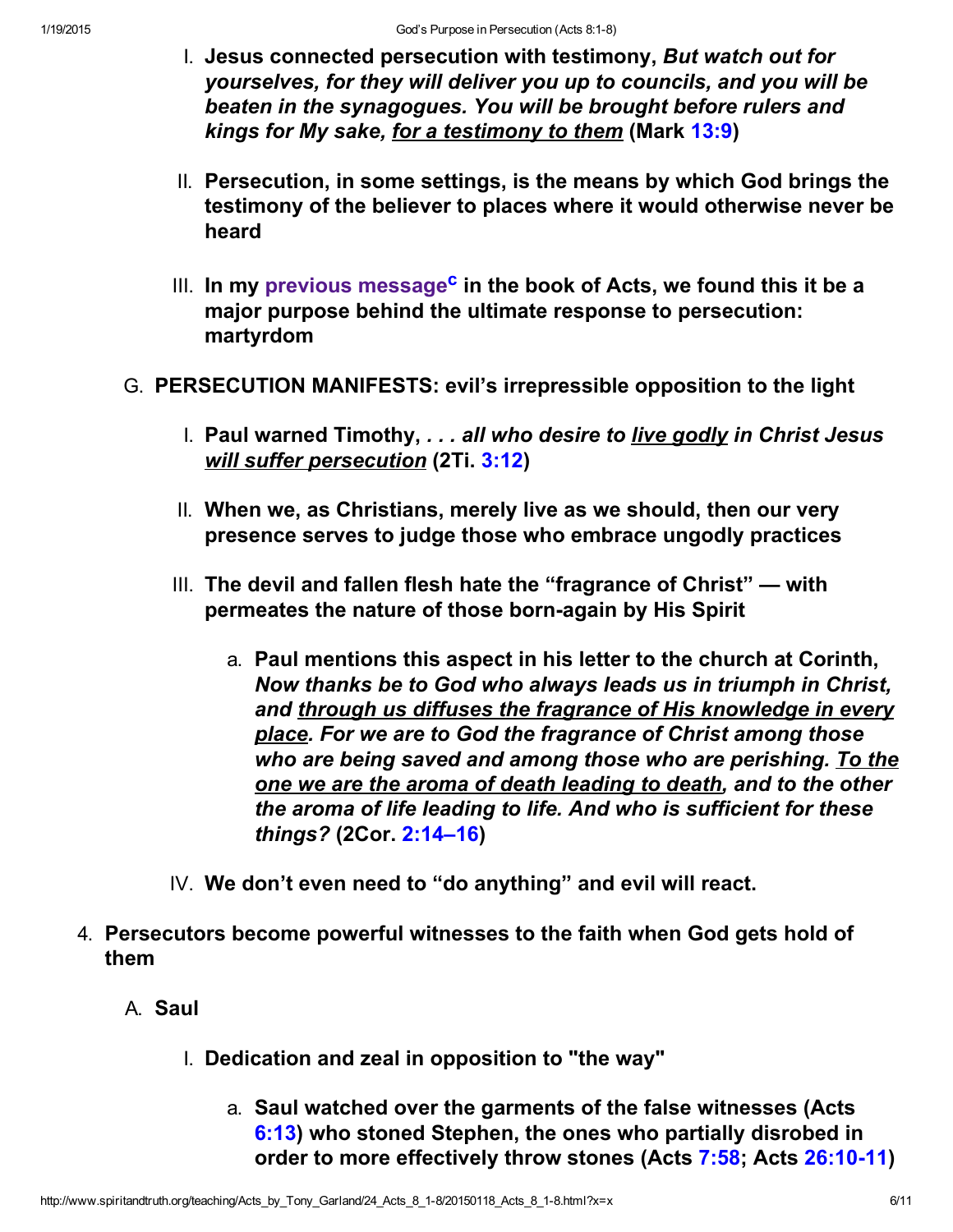- b. He consented to Stephen's death (Acts  $8:1$ ), made havoc of the church, dragging Christians off to prison (Acts [8:3\)](http://www.spiritandtruth.org/bibles/nasb/b44c008.htm#Acts_C8V3)
- c. In the next chapter, we will find him breathing threats and murder against the disciples (Acts [9:1\)](http://www.spiritandtruth.org/bibles/nasb/b44c009.htm#Acts_C9V1), and petitioning the high priest for letters authorizing him to travel to Damascus to arrest believers and bring them bound to Jerusalem (Acts [9:2\)](http://www.spiritandtruth.org/bibles/nasb/b44c009.htm#Acts_C9V2)
- II. Attributes which God can use, if and when the persecutor comes to faith
	- a. Motivation they are dedicated and energetic in their task
	- b. Behavior their actions are consistent with their beliefs (they please God in this: they are not hypocrites)
	- c. Jesus said, speaking to the church in Laodicea, I know your works, that you are neither cold nor hot. I could wish you were cold or hot. So then, because you are lukewarm, and neither cold nor hot, I will vomit you out of My mouth (Rev. 3:14-16).
		- i. Jesus prefers hot, but even cold is better than lukewarm
- III. Bear witness to an enormous change in belief
	- a. Consider how unbelievable Paul's conversion will soon be to the early church which he is currently found persecuting.
	- b. Immediately he preached the Christ in the synagogues, that He is the Son of God. Then all who heard were amazed, and said, "Is this not he who destroyed those who called on this name in Jerusalem, and has come here for that purpose, so that he might bring them bound to the chief priests?" (Acts 9:20-21)
	- c. Later, when Saul had come to Jerusalem, he tried to join the disciples; but they were all afraid of him, and did not believe that he was a disciple (Acts [9:26\)](http://www.spiritandtruth.org/bibles/nasb/b44c009.htm#Acts_C9V26)
- IV. Motivation after conversion
	- a. Paul's service is energized by his previous persecution of Christ. Then last of all He was seen by me also, as by one born out of due time. For I am the least of the apostles, who am not worthy to be called an apostle, because I persecuted the church of God. But by the grace of God I am what I am, and His grace toward me was not in vain; but I labored more abundantly than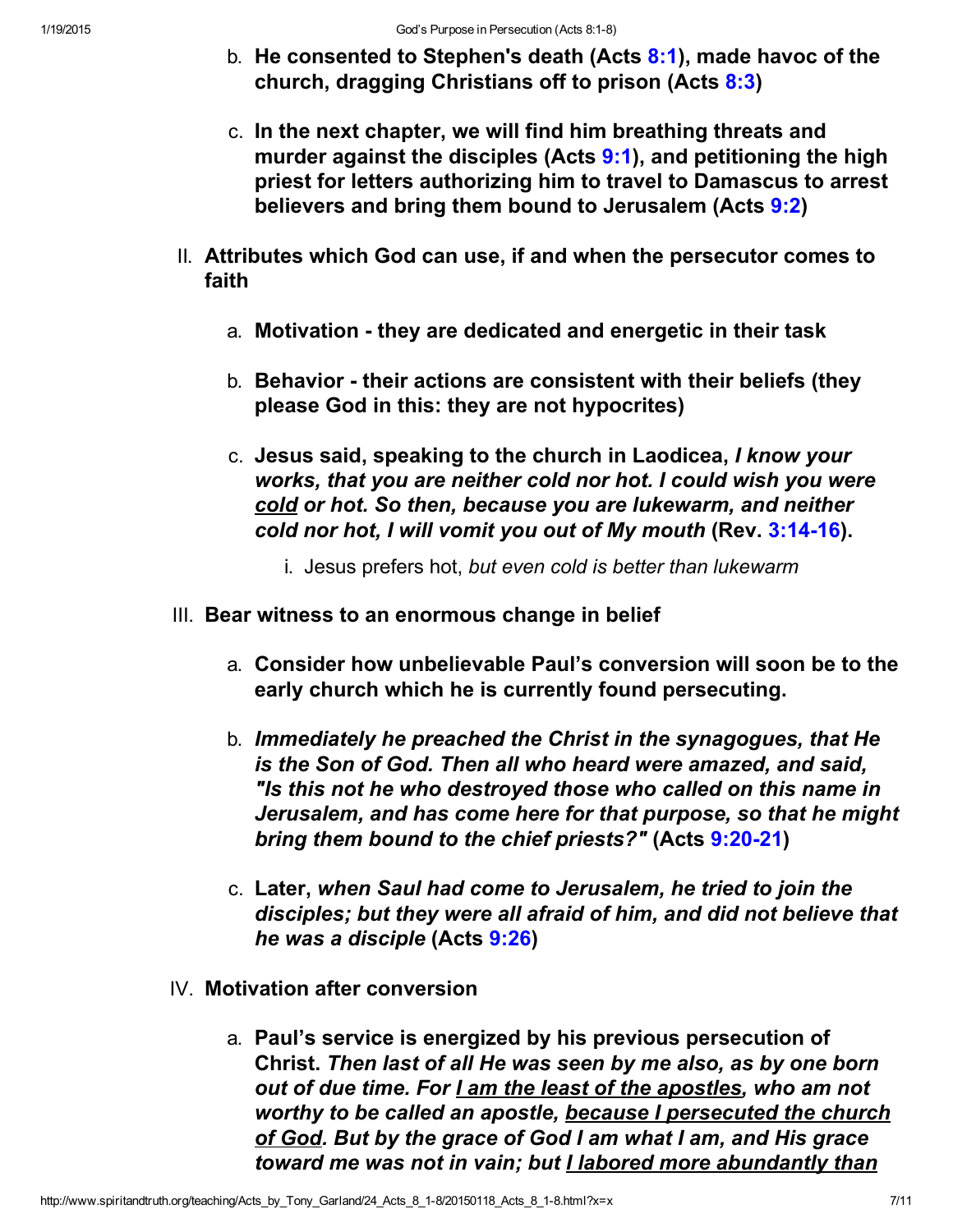they all, yet not I, but the grace of God which was with me (1Cor. 15:8-10)

- b. Those who were previously enemies or mockers of Christ, having come to faith, are very aware that the change can only be explained by God's purpose for their lives
	- i. Thus, Paul wrote Not that I have already attained, or am already perfected; but I press on, that I may lay hold of that for which Christ Jesus has also laid hold of me (Php. [3:12\)](http://www.spiritandtruth.org/bibles/nasb/b50c003.htm#Php._C3V12)
- c. Witness the missionary journeys of Paul and his letters, comprising 13 of 27 books of the NT
- V. Endurance under persecution and suffering
	- a. One wonders how the other Apostles would have held up under the program which God had for Paul?
	- b. God revealed to Ananias, I will show him how many things he must suffer for My name's sake (Acts [9:15\)](http://www.spiritandtruth.org/bibles/nasb/b44c009.htm#Acts_C9V15)
	- c. Those who have previously persecuted Christ, but then turned, must inevitably taste their own medicine. Consider some of the conditions under which Paul ministered for Christ:
		- i. Are they ministers of Christ? —I speak as a fool—I am more: in labors more abundant, in stripes above measure, in prisons more frequently, in deaths often. From the Jews five times I received forty stripes minus one. Three times I was beaten with rods; once I was stoned; three times I was shipwrecked; a night and a day I have been in the deep; in journeys often, in perils of waters, in perils of robbers, in perils of my own countrymen, in perils of the Gentiles, in perils in the city, in perils in the wilderness, in perils in the sea, in perils among false brethren; in weariness and toil, in sleeplessness often, in hunger and thirst, in fastings often, in cold and nakedness— besides the other things, what comes upon me daily: my deep concern for all the churches (2Cor. 11:23-28)
		- ii. . . . the Holy Spirit testifies in every city, saying that chains and tribulations await me. But none of these things move me; nor do I count my life dear to myself, so that I may finish my race with joy, and the ministry which I received from the Lord Jesus, to testify to the gospel of the grace of God (Acts  $20:23-24$ ).
		- iii. Then Jews from Antioch and Iconium came [to Lystra]; and having persuaded the multitudes, they stoned Paul and dragged him out of the city, supposing him to be dead (Acts [14:19\)](http://www.spiritandtruth.org/bibles/nasb/b44c014.htm#Acts_C14V19)
		- iv. To the present hour we both hunger and thirst, and we are poorly clothed, and beaten, and homeless. And we labor, working with our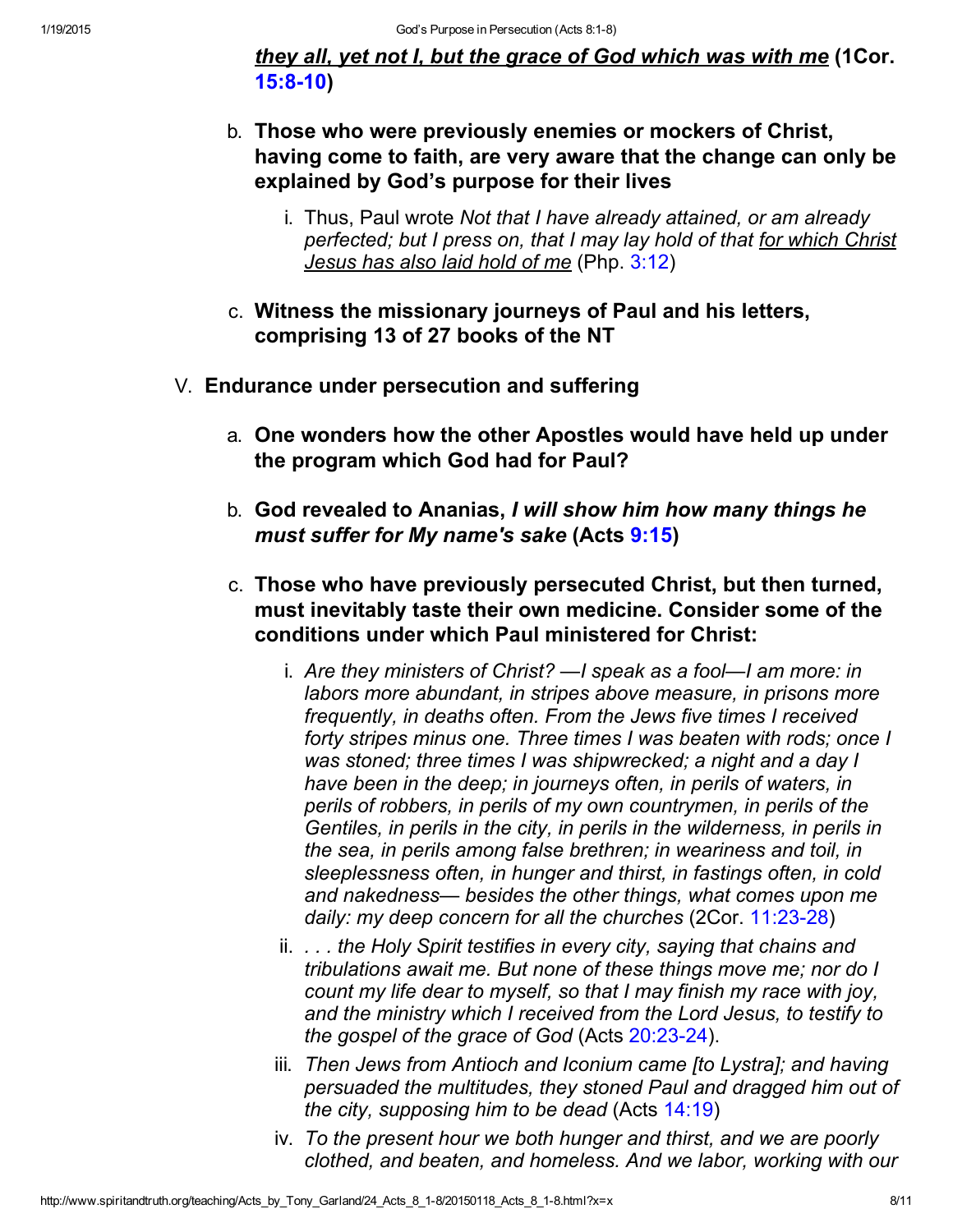own hands. Being reviled, we bless; being persecuted, we endure; being defamed, we entreat. We have been made as the filth of the world, the offscouring of all things until now  $(1Cor. 4:11-13)$ 

- v. But in all things we commend ourselves as ministers of God: in much patience, in tribulations, in needs, in distresses, in stripes, in imprisonments, in tumults, in labors, in sleeplessness, in fastings  $(2Cor. 6:4-5)$
- d. Former persecutors have a deeper understanding and appreciation of what it means to be an enemy of Christ—Paul had already stood in the place of his enemies and mockers
- VI. Forgiven much, owes and loves much (Luke 7:40-47)
	- a. Believers who previously zealously opposed Christ come to know their great dependence upon God's grace, His unmerited favor
	- b. They are well-aware of the judgment they deserve and the mercy they've been extended
	- c. And I thank Christ Jesus our Lord who has enabled me, because He counted me faithful, putting me into the ministry, although I was formerly a blasphemer, a persecutor, and an insolent man; but I obtained mercy because I did it ignorantly in unbelief. And the grace of our Lord was exceedingly abundant, with faith and love which are in Christ Jesus. This is a faithful saying and worthy of all acceptance, that Christ Jesus came into the world to save sinners, of whom I am chief. However, for this reason I obtained mercy, that in me first Jesus Christ might show all longsuffering, as a pattern to those who are going to believe on Him for everlasting life (1Ti. 1:12-16)
	- d. Paul, more than any, will become the apostle of grace

Persecution is according to the permissive will of God

- 1. God is not the author of evil, but neither can His will be thwarted by evil
- 2. The persecution of the early Church in Acts [8](http://www.spiritandtruth.org/bibles/nasb/b44c008.htm#Acts_C8V1) were in accord with the permissive will of Jesus
	- A. Here, we find Philip evangelizing in Samaria
	- B. Jesus had previously said, ". . . you shall be witnesses to Me in Jerusalem, and in all Judea and Samaria, and to the end of the earth." (Acts [1:8b\)](http://www.spiritandtruth.org/bibles/nasb/b44c001.htm#Acts_C1V8)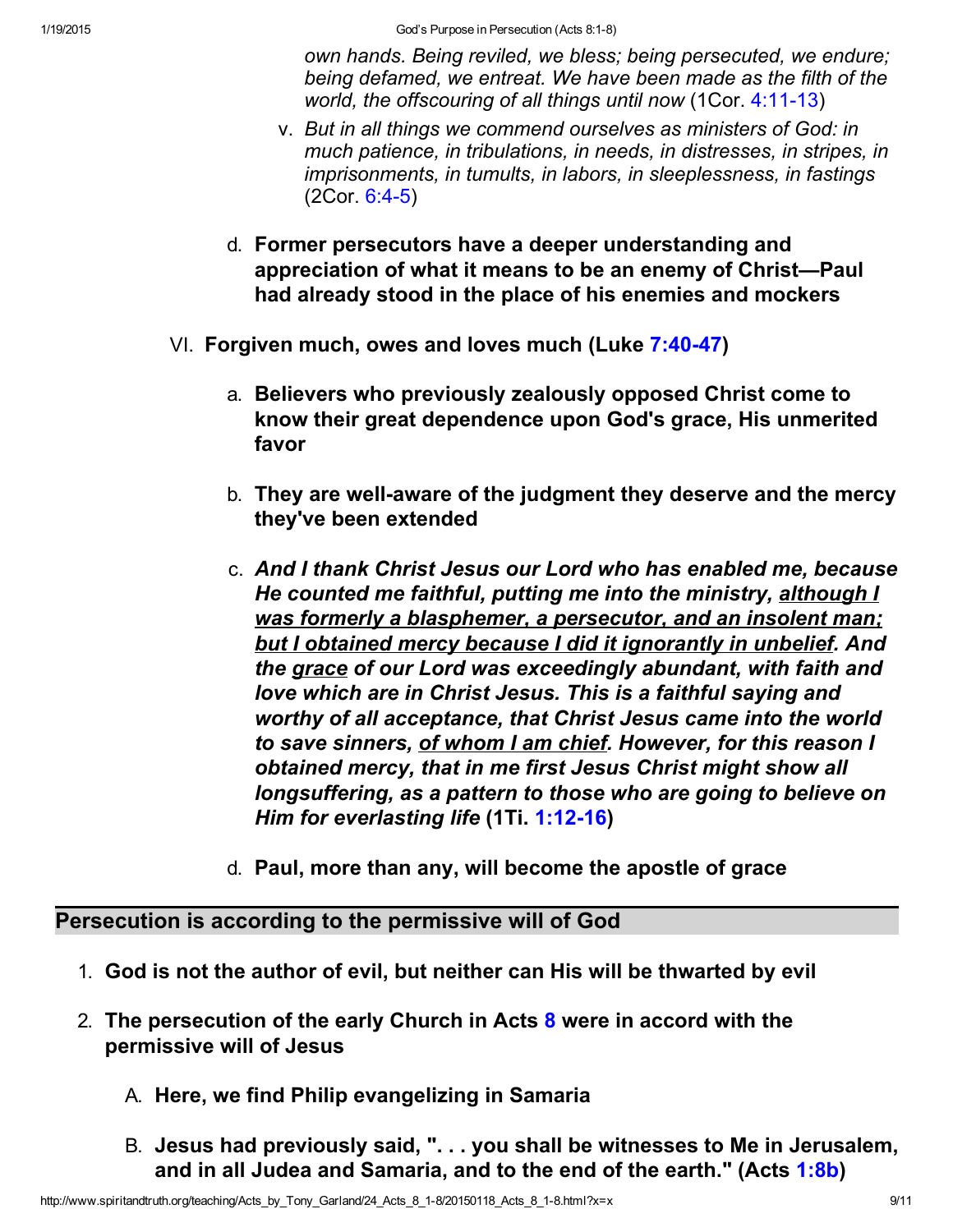- 3. In the sovereignty of God, all things ultimately serve His purpose: even persecution
	- A. And we know that all things work together for good to those who love God, to those who are the called according to His purpose. (Rom. [8:28\)](http://www.spiritandtruth.org/bibles/nasb/b45c008.htm#Rom._C8V28)
	- B. What then shall we say to these things? If God is for us, who can be against us? (Rom. [8:31\)](http://www.spiritandtruth.org/bibles/nasb/b45c008.htm#Rom._C8V31)
- 4. If you are reproached for the name of Christ, blessed are you, for the Spirit of glory and of God rests upon you. On their part He is blasphemed, but on your part He is glorified. (1Pe. [4:14\)](http://www.spiritandtruth.org/bibles/nasb/b60c004.htm#1Pe._C4V14)
- 5. As the Church Father Ignatius of Antioch observed "Christianity is greatest when it is hated by the world."<sup>[14](#page-9-14)</sup>

<span id="page-9-13"></span>

<span id="page-9-15"></span>[SpiritAndTruth.org Scan Code](http://www.spiritandtruth.org/)[d](#page-10-3)

### Endnotes:

- <span id="page-9-0"></span>[1.](#page-0-0) NKJV, Acts 8:1-8
- <span id="page-9-4"></span>[2.](#page-1-8) Ref-1379, 100
- <span id="page-9-2"></span>[3.](#page-1-0) Ref-1379, 412
- <span id="page-9-1"></span>[4.](#page-1-3) Ref-1379, 109
- <span id="page-9-6"></span>[5.](#page-1-6) Ref-1379, 115,413
- <span id="page-9-5"></span>[6.](#page-1-2) Ref-1379, 413
- <span id="page-9-3"></span>[7.](#page-1-1) Ref-1379, 414
- <span id="page-9-8"></span>[8.](#page-1-4) Ref-1379, 243,419
- <span id="page-9-7"></span>[9.](#page-1-5) Ref-1380, 50
- <span id="page-9-9"></span>[10.](#page-1-7) Ref-1380, 55
- <span id="page-9-10"></span>[11.](#page-2-0) Additional related passages: Job [23:10](http://www.spiritandtruth.org/bibles/nasb/b18c023.htm#Job_C23V10); Pr. [17:3](http://www.spiritandtruth.org/bibles/nasb/b20c017.htm#Pr._C17V3); Ecc. [3:18\)](http://www.spiritandtruth.org/bibles/nasb/b21c003.htm#Ecc._C3V18)
- <span id="page-9-11"></span>[12.](#page-3-0) Additional related passages: Jdg. [2:22;](http://www.spiritandtruth.org/bibles/nasb/b07c002.htm#Jdg._C2V22) [3:4;](http://www.spiritandtruth.org/bibles/nasb/b07c003.htm#Jdg._C3V4) 2Chr. [32:31](http://www.spiritandtruth.org/bibles/nasb/b14c032.htm#2Chr._C32V31); Jer. [12:3](http://www.spiritandtruth.org/bibles/nasb/b24c012.htm#Jer._C12V3); [20:12](http://www.spiritandtruth.org/bibles/nasb/b24c020.htm#Jer._C20V12)
- <span id="page-9-12"></span>[13.](#page-4-0) Ref-1275, [para. 703-708]
- <span id="page-9-14"></span>[14.](#page-9-13) Ref-0217, 103